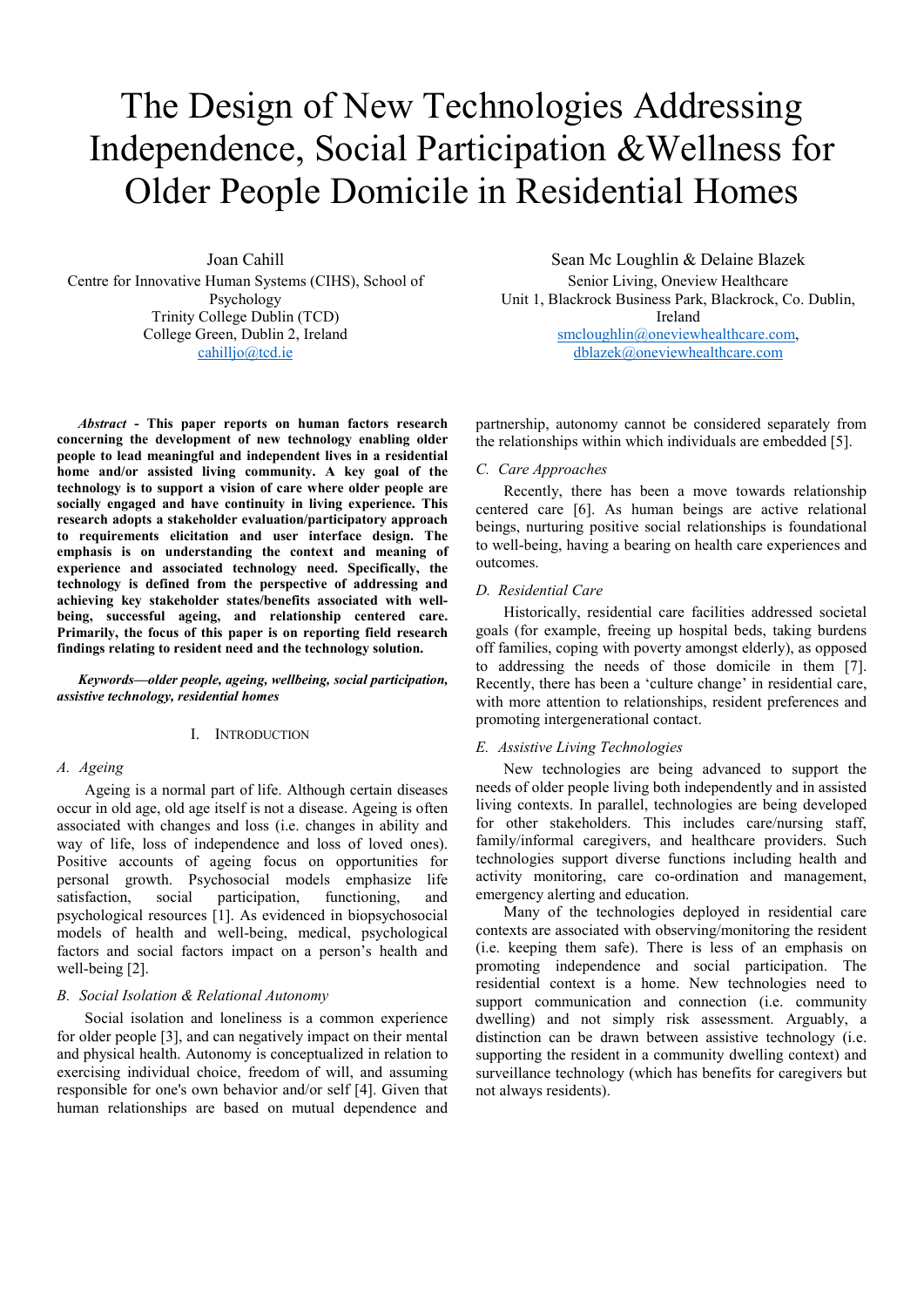## *A. Overview*

This is a human factors action research study combining several qualitative research methods including ethnography (interviews and observations) and participatory design [8]. The human factors design approach is premised on the assumption that solutions for older people and other actors are interconnected. Accordingly, a stakeholder evaluation based approach is adopted [9]. Human factors research involves active and ongoing participation of end users (i.e. older people) and other key stakeholders.

The methodological approach is guided by phenomenological approaches to eliciting information about 'lived experience'. In line with interpretative Phenomenological Analysis [10], the emphasis is on understanding the context and meaning of experience, and the interactions between seniors and relevant stakeholders in their personal and professional community (i.e. family members, carers, friends, GP and specialists).

In relation to participatory design activities, the methodology draws upon person centered design approaches – specifically, 'personae based design' [11]. Personae's have been advanced for older people living in different settings with different needs. This ensures that the proposed technology is cognizant of: (1) the experiences and needs of end users in different settings and situations (i.e. lifespan perspective – home, assisted living community and residential homes), and (2) the specific needs of end users and other stakeholders in the residential care context.

As detailed in Table 1 below, technology development follows several iterative activities pertaining to (1) needs analysis, benefits analysis and requirements elicitation, (2) user interface design prototyping and (3) evaluation. Certain research phases are sequential (phases 1 and 2), while others are running in parallel and are iterative (phases 3, 4, 5 and 6).

| Research | Research Phase/Activity       | Stakeholder  |
|----------|-------------------------------|--------------|
| Phase    |                               | Involvement  |
|          | Literature analysis           | Internal     |
|          |                               | stakeholders |
| 2        | Preliminary definition of     | Internal     |
|          | philosophy/approach, concept, | stakeholders |
|          | high level requirements and   |              |
|          | associated personae           |              |
|          | specification                 |              |
| 3        | Requirements elicitation      | External     |
|          | (processing mapping,          | stakeholders |
|          | interviews and observations   |              |
|          | with end users and            |              |
|          | stakeholders)                 |              |
| 4        | Elaboration of concept and    | Internal     |
|          | philosophy and specification  | stakeholders |
|          | of detailed requirements and  |              |
|          | personae                      |              |
| 5        | User interface design         | Internal     |
|          | prototyping                   | stakeholders |

Table 1: Research Phases

| Co-design and evaluation       | Internal and |
|--------------------------------|--------------|
|                                | external     |
|                                | stakeholders |
| Final specification and design | Internal and |
|                                | external     |
|                                | stakeholders |

#### *B. Community of Practice*

As part of stakeholder design/evaluation activities, a 'Community of Practice' (COP) [12] has been formed comprising both internal and external stakeholders. Both internal and external stakeholders are involved in different research activities. Internal stakeholders include members of the assisted living project/research team (i.e. human factors researchers, user experience designers, developers, product owners, nurses and experts in health informatics). External stakeholder comprises two participant groups (1) end users and (2) other stakeholders. End users are split into four subgroups – comprising seniors living independently and living in residential homes, potentially living with one or more morbidities, with different levels of functional and cognitive ability, and an age range of between 60 to 90 years. Other stakeholders include three sub-groups, (a) family members, (b) formal aged care staff – (i.e. aged care nurses, care assistants and community nurses) and (c) other stakeholders (i.e. GPs, geriatricians, experts in ageing, volunteers in active ageing groups and volunteers/staff of relevant groups/societies). End users and other stakeholders are participating in research phases 3, 6 & 7.

#### *C. Summary of Research to Date.*

To date, forty-seven interviews have been undertaken. This includes older people living independently, aged care nurses, family members, volunteers and experts in ageing and dementia. Observations have been undertaken in two day hospitals spanning health assessments and case management. A Version 1 prototype has been developed following the analysis of field research findings. The first phase of codesign/evaluation sessions with the stakeholder panel has been completed. Over the coming months, three further phases of co-design/evaluation will be undertaken. Moreover, additional field research will be conducted at a post-acute care community unit, and at a residential home (involving the participation of residents and nursing/care staff).

#### III. KEY FINDINGS

Successful ageing is multidimensional and includes psycho-social elements. In relation to older people, this research outlines several states to be (1) promoted (for example, quality of life, wellness, independence, social participation, identity, privacy and safety), (2) managed and/or mitigated (for example, self neglect, loss of identity, loss of privacy, loss of physical liberty, fear, communications difficulty, stress, loneliness, boredom, confusion and depression) and (3) avoided (for example, deception, objectification, infantization, and neglect). For more, please see [13].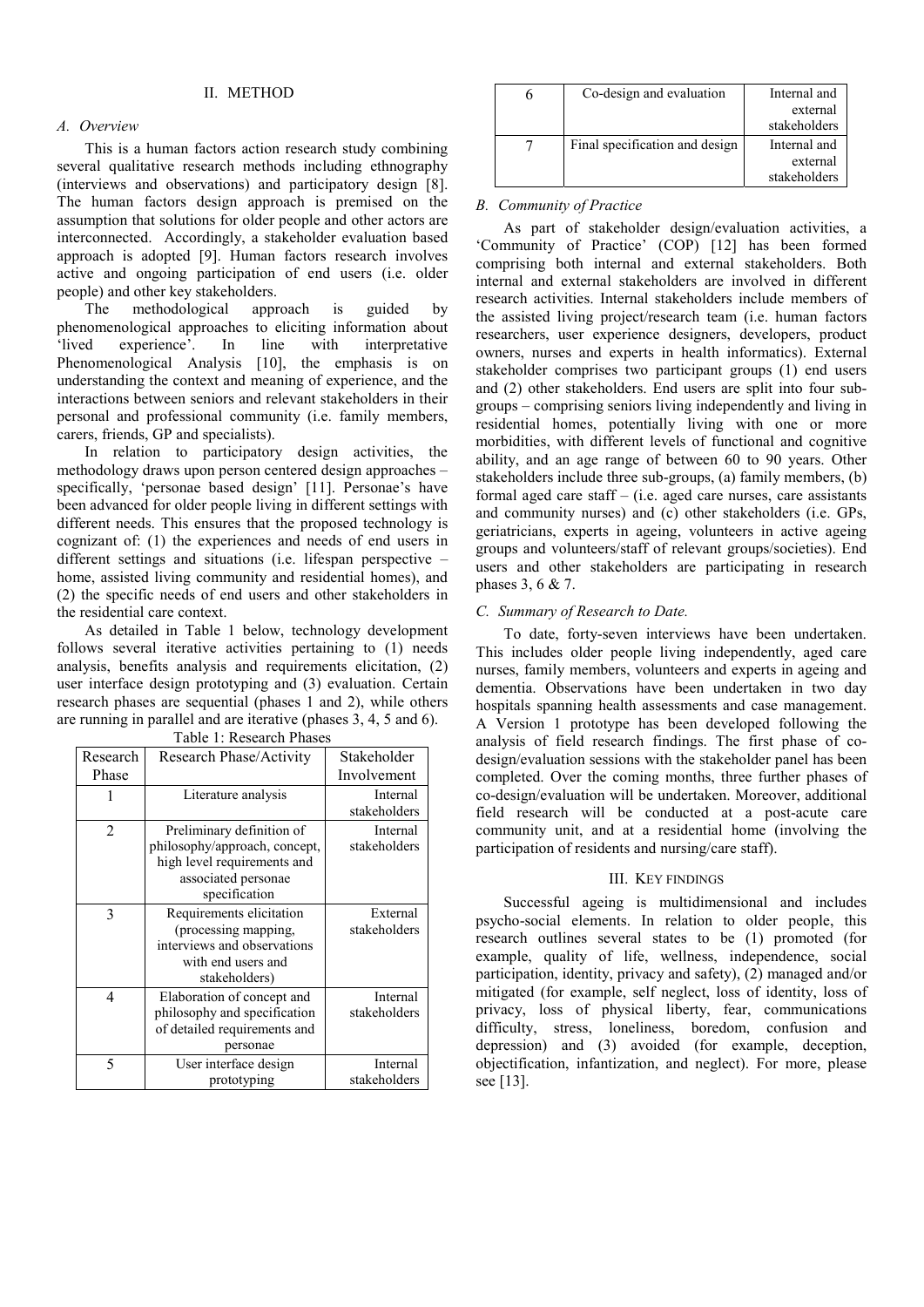Older people are not a homogeneous group and have different needs/experiences. In general, participants reflected a desire to remain independent and not become a burden on their families. Adaptation is a key feature of the ageing experience. Participants reported an increased acceptance in relation to reduced quality of life as they age (i.e. stoicism). All participants highlighted the importance of maintaining identity irrespective of changes/loss. Change and loss is accompanied with an increased need to focus on the home, and maintaining social/lifestyle routines associated with the home. All participants reported increased dependence on caregivers (formal and informal), family and friends as they age. There is much variety in social/family participation. Loneliness and boredom is a common feature of the ageing experience. Participants reported varying needs as regard social participation.

Residential care is associated with advanced illness (including Dementia) and incapacity. Care homes are conceived as places that older people transition to 'when their situation is acute' and/or they 'have no other choice'. As reported by participants, the 'world' of the care home/assistive living community is often very different to the world that the older person and their families are familiar with. There is a focus on risk prevention. Personal freedom often suffers in favor of resident safety. Consistently, it was noted that if a person is not actively involved and responsible for their own care, they can become disempowered and lose purpose. Although there been considerable improvement in relation to understanding the social needs of older people, the need for social participation and intergenerational contact is often overlooked (and/or undervalued) in residential settings. Some care homes have links into the community and place an importance on intergenerational contact (i.e. links to schools, local choirs and local library).

Many older people reported feeling overwhelmed by technology. All participants reported that if they were familiar with the technology (how it works, what it does), and if it clearly addressed their motivations (well-being, independence), then they might be more likely to accept it. Participants were concerned about their ability to use/interact with the tablet system. All participants stated that they would expect some training in relation to using the tablet.

Participants queried whether this technology might be used directly by residents in care homes. All participants indicated that the tablet solution would need to be very simple (i.e. not providing too much options/choice and/or information). It was also noted that many people in residential care have early cognitive decline and/or dementia. Accordingly, their ability to interact with tablet systems might be limited. In this way, future technology should be adaptive in relation cognitive ability.

There was a general perception that the implementation of such technology might be focused on organizational goals (i.e. about reducing costs of care and risk assessment), as opposed to being focused on resident need. All participants suggested that the technology might reflect a balance between the needs

of residents and of care staff/the organization. In addition, family need might also be considered.

This technology might be useful in relation to keeping residents both active and engaged. It was noted that future technology might enable residents to maintain social connections and 'keep in touch with family and friends'. This was distinguished from 'providing companionship'. A tablet solution can afford the opportunity to make a telephone or video/Skype Call. However, it cannot replace the lived experience of 'being in a relationship' and/or 'the company of family and friends' and associated communications/supports.

Participants liked the idea that from a resident perspective, much of the technology might be happening in the background (i.e. bed sensors, sensors on windows/doors etc.). Further, the Tablet might provide simple/fast access to a small number of functions that are meaningful to seniors (as opposed to unnecessary noise).

As highlighted by participants, the advancement of assistive technology raises questions in relation to the values of society and how we design technology to promote positive values around ageing. In relation to the resident, a key goal is to promote independence, wellbeing, social participation and family involvement. As such, participants responded positively to technologies which support these values. Consistently, participants expressed concern about the use of (1) health monitoring technology, activity (i.e. blood pressure, pulse), (2) activity monitoring technology (i.e. movement sensors, bed sensors, fall sensors) and (3) security technology (i.e. door locking, GPS tracking). These technologies were perceived as raising fundamental questions in relation to resident autonomy, dignity and the protection of the personal sphere. All participants agreed that residents should be able to opt in/out of sensors. These technologies also raise questions concerning the value placed on 'in person' human contact. There was general agreement that such technologies might lead to a reduction in human contact, and that this should be avoided.

#### IV. PROPOSED SOLUTION

#### *A. Overview*

The primary objective is to have a resident focus and enable relationship centered care. Accordingly, the proposed functionality is conceptualized in relation to stakeholder relationships. A suite of interrelated technologies is being advanced for seniors and other stakeholders (i.e. nurses, care assistants, admissions/administration personnel, family members, GP etc.). Specifically, the technology enables all actors to be involved in care. This includes some actors whose roles/responsibilities may not previously have been perceived as part of care delivery (for example, staff involved in preadmissions, admissions, maintenance staff and concierge).

Overall, the concept is to develop a range of self-decided services (opt in/out), based on what matters to older people, and to allow for personalization. Every older person is unique, has specific needs and different abilities. Needs assessment and customization is thus a necessary first step in relation to the implementation of the solution for individual residents.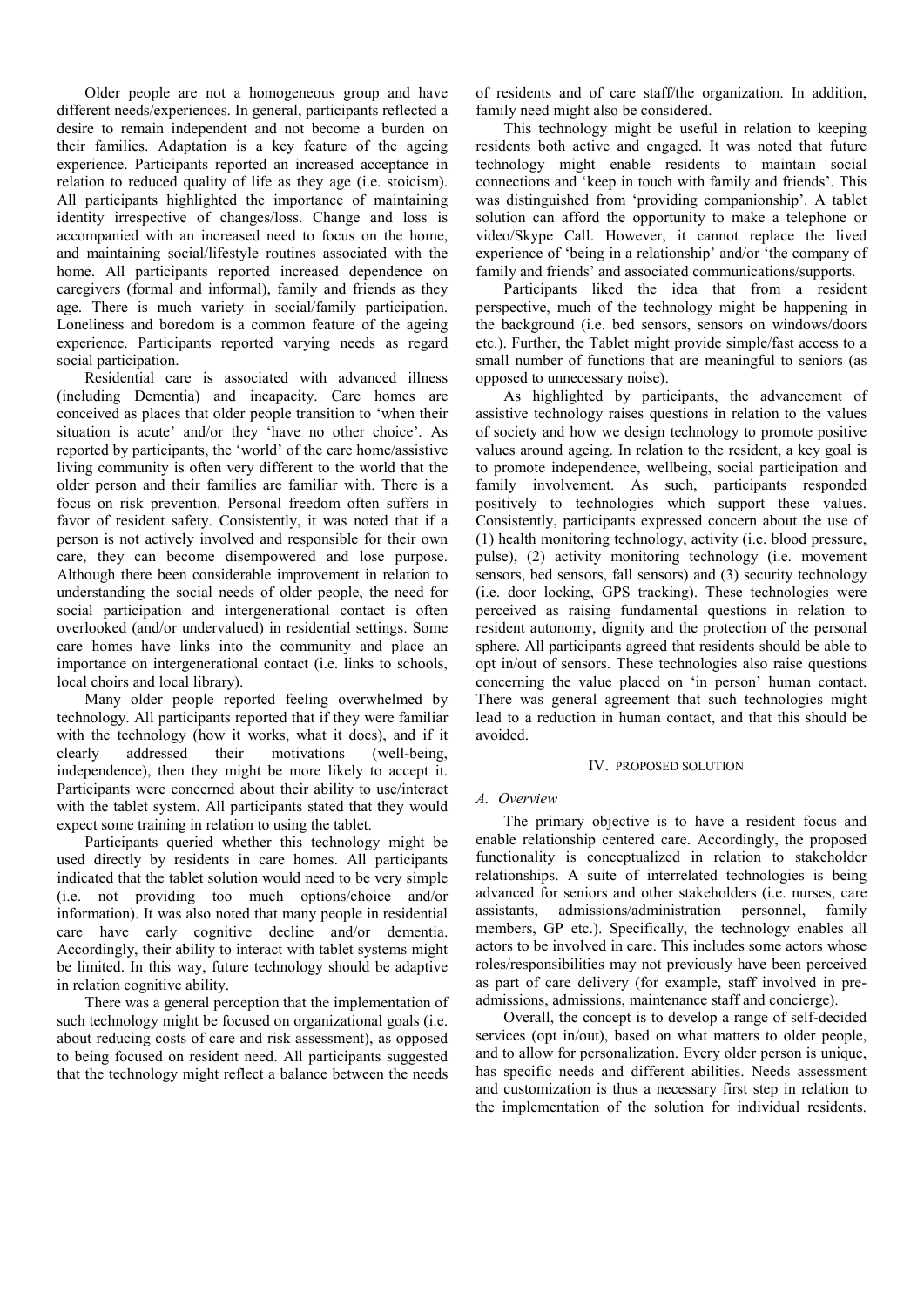The resident chooses what functions are available on the tablet, and how they appear on the user interface.

The resident directly interacts with certain technology (for example, the resident tablet), while other technology is invisible (i.e. ambient sensors in the resident's room). The primary interaction will be with the resident tablet device. This tablet device may or may not cast to the resident's in room TV. Depending on the functional and cognitive ability of the resident, the resident will receive help using the tablet device (ability philosophy).

As defined in Table 2 below, the resident solution promotes: (1) Identity, (2) Wellness, (3) Independent Living, (4) Communication, (5) Social Participation/Community Engagement and (6) Self-Management.

Table 2: Resident Experience & Technology Features

| #              | Theme      | Resident Experience & Technology            |  |
|----------------|------------|---------------------------------------------|--|
|                |            | Features                                    |  |
| 1              | Identity,  | Technology elicits information about who    |  |
|                | Rights &   | the person is, what matters, preferences -  |  |
|                | Control    | at different points in process timeline     |  |
|                |            | Person is active decision maker and         |  |
|                |            | consents to devices/sensors                 |  |
|                |            | Access all personal and health information  |  |
|                |            | Person involved in care/decisions           |  |
|                |            | Control over who sees what information      |  |
|                |            | Capture/record information about medical    |  |
|                |            | directives and power of attorney            |  |
| $\overline{2}$ | Wellness   | Wellness surveys                            |  |
|                | (biopsyc   | Free movement (monitoring not               |  |
|                | hosocial)  | surveillance)                               |  |
|                |            | Engagement - social participation,          |  |
|                |            | activities                                  |  |
|                |            | Relaxation/stress management                |  |
|                |            | Sharing of wellness data with relevant      |  |
|                |            | actors (nurse, family)                      |  |
|                |            | Access to entertainment                     |  |
|                |            | functions/information                       |  |
|                |            | Control over room settings                  |  |
| 3              | Enabling   | <b>Buddy</b> system                         |  |
|                | Social     | Social coaching re club events, residential |  |
|                | Participat | home events, events in wider community      |  |
|                | ion        | Social profile - share with others          |  |
|                |            | Focus on clubs and membership of            |  |
|                |            | community                                   |  |
| $\overline{4}$ | Commun     | Communications with Circle of care          |  |
|                | ications   | Sharing photos                              |  |
|                | with       | Activity updates                            |  |
|                | Family     | Quick access to skype                       |  |
|                |            | Notifications - new video message           |  |
| 5              | Commun     | Beyond just emergency help                  |  |
|                | ications   | Getting information about care team today   |  |
|                | with       | Personalized messages (video/text)          |  |
|                | Care       | Making care requests                        |  |
|                | Team       | Profile info (who are/what matters)         |  |
|                |            | available to care staff (prime them about   |  |
|                |            | person and what matters)                    |  |
|                |            | Care team view recent social activity       |  |

|   |           | Care team see surveys – how               |  |
|---|-----------|-------------------------------------------|--|
|   |           | feeling/sleeping                          |  |
| 6 | Taking    | Access to health records and care plans   |  |
|   | control/i | Meal ordering                             |  |
|   | ndepende  | Attending events                          |  |
|   | nt living | Concierge - order taxi, book hairdresser  |  |
|   |           | Adjusting room settings                   |  |
|   |           | Capture/record information about medical  |  |
|   |           | directives & power of attorney            |  |
|   |           | Opt in/out sensors                        |  |
|   |           | Maintaining identity                      |  |
|   |           | Control over who sees what information    |  |
| 7 | Self-     | Notifications – biomarkers                |  |
|   | Manage    | Education and goals                       |  |
|   | ment      | Access to health records and care plans   |  |
|   |           | Communicate about how feeling             |  |
|   |           | Coaching in relation to attending events, |  |
|   |           | planning activities                       |  |

Implicit in the technology concept is the notion of resident rights in relation to dignity, privacy and choice. The proposed technology addresses all three pillars of well-being and the interrelationship therein. Specific functions promote wellness and map to the underpinning biopsychosocial model of health and well-being. The proposed technology considers models of successful ageing - supporting social participation, addressing stress, mood and engagement, providing entertainment functions and promoting self-management and purposeful ageing. Further, the availability and level of personalization reflects an 'ability' philosophy.

As indicated in Table 3 below, information pertaining to resident identity, wellness and ability is captured at different points in the care process (pre-admissions, admissions, daily care/real-time), using different tools and sensors.

| <b>Wellness</b><br>Pillar | <b>Type</b>                                                          | <b>Source</b>                                                          |
|---------------------------|----------------------------------------------------------------------|------------------------------------------------------------------------|
| Bio-medical               | Health profile,<br>ability, medications<br>and medical<br>directives | Care Plan and<br>Assessments                                           |
|                           | Diet and nutrition,<br>modified diet and<br>allergies                | Care Plan and<br>Assessments                                           |
|                           | Current<br>Vitals/health status                                      | Nurse report, health<br>monitoring wearables                           |
|                           | Daily care status                                                    | Caregiver and nurse<br>reports<br>Sensor - care calls,<br>care visits  |
|                           | Medications status                                                   | Nurse report                                                           |
|                           | Current physical<br>activity                                         | Sensors – falls, bed<br>Self-reports<br>Caregiver and nurse<br>reports |
|                           | Current Frailty and<br>ADL                                           | Caregiver and nurse<br>reports<br>Sensors – activity, fall             |

Table 3: Resident information & Sources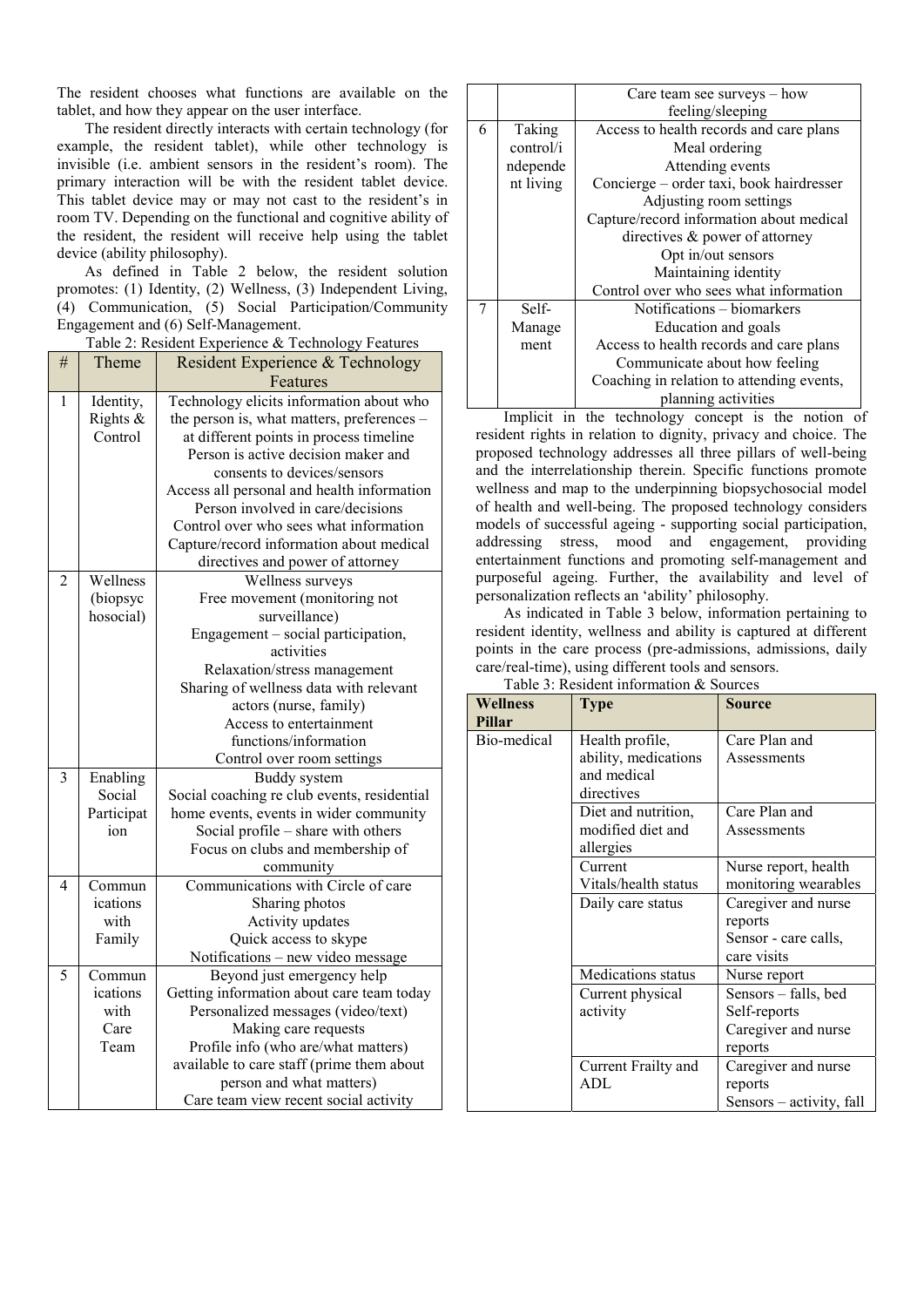| Social        | Communication         | Care Plan and           |
|---------------|-----------------------|-------------------------|
|               | ability               | Assessments             |
|               | Daily Routine         | Personal Profile, Care  |
|               |                       | Plan                    |
|               | Bio: personality and  | <b>Personal Profile</b> |
|               | preferences           |                         |
|               | Family and friends    | Personal Profile        |
|               | Interests and         | Personal Profile        |
|               | Activities, Club      |                         |
|               | Memberships           |                         |
|               | Current social        | Events calendar         |
|               | $activity -$          | (attendance, level of,  |
|               | events/clubs          | change)                 |
|               | Current family visits | Family visits log       |
|               | (recent and           | Events calendar         |
|               | upcoming)             |                         |
|               | Current visits        | Events calendar         |
|               | outside               | Concierge requests      |
|               |                       | (taxi, bookings)        |
|               | Permissions           | Admissions              |
|               | (information          | agreement               |
|               | sharing/access)       |                         |
| Psychological | Mood                  | Self-report             |
|               |                       | Report from             |
|               |                       | nurse/carer, family     |
|               |                       | Social activity (level  |
|               |                       | of, change)             |
|               |                       | Sensor - nurse calls,   |
|               |                       | activity                |
|               | Behaviour &           | Report from nurse,      |
|               | challenging           | caregiver, family       |
|               | behavior              | Sensors – bed, activity |
|               |                       | Care Plan and           |
|               |                       | Assessments (triggers   |
|               |                       | and soothers)           |
|               | Bio: who you are      | Personal profile        |
|               | and what matters,     |                         |
|               | important/meaningf    |                         |
|               | ul dates,             |                         |
|               | entertainment         |                         |
|               | preferences           |                         |

## *B. Community Concept & Social Participation*

The objective is to foster and promote communication/connection between the resident and members of their community. The community concept is defined in relation to two structuring principles. Firstly, a distinction is drawn between an older person's personal community (i.e. family/friends) and their professional community (i.e. care team). A second distinction is made between the community inside the residential home and outside the residential home (i.e. family/friends and wider community).

The proposed technology supports different social interactions and roles (i.e. spouse, father, friend, care recipient, care assistant, nurse). Specifically, it empowers older people to have meaningful communications with relevant people in their personal and professional community.

The technology fosters communication/connection from the very beginning of the process. Prior to admissions, information is gathered about who the resident is and what matters to them. This 'profile' picture is advanced during the admissions process. At admissions, the system matches the resident with a buddy who has some common ground – lifestyle, interests, personal history etc. The idea is that this buddy will help the older person navigate their new social and physical environment, setting expectations and providing reassurance. The system also recommends clubs to join and activities at the residential home which match the resident's interests. The resident can update this information at any time both during and after the admission process.

The resident can complete optional wellness surveys – reporting on their sleep, pain, mood and so forth. Further, the system captures information about the resident's physical and social activity. Pending resident consent, this information can be shared with care staff and the resident's family. This information is helpful in relation to promoting meaningful communications between the resident, their care team and family members (i.e. the resident is not going to their usual activities, enjoyed a specific activity, not sleeping well, refusing food and so forth).

Moreover, the system enables social coaching – priming older people about relevant activities. This includes (1) general activities at the care home, (2) specific club activities (of which they are members), (3) family visits and/or communications (for example, photo sent by daughter, Skype call message), and (4) wider community events (including community volunteer projects or social events for older people supported by community volunteers).

## *C. Design Solution*

Overall, the objective is to ensure simple and intuitive interactions. The design solution is adaptive in terms of agerelated changes and characteristics. Interactions are natural using touch. Currently, outputs are text/image based. Research is currently addressing multimodal aspects (i.e. voice synthesis and haptics). For an example of the graphical user interface, please see Figure 1 and 2 below.



Fig 1: Resident Dashboard/Home Page